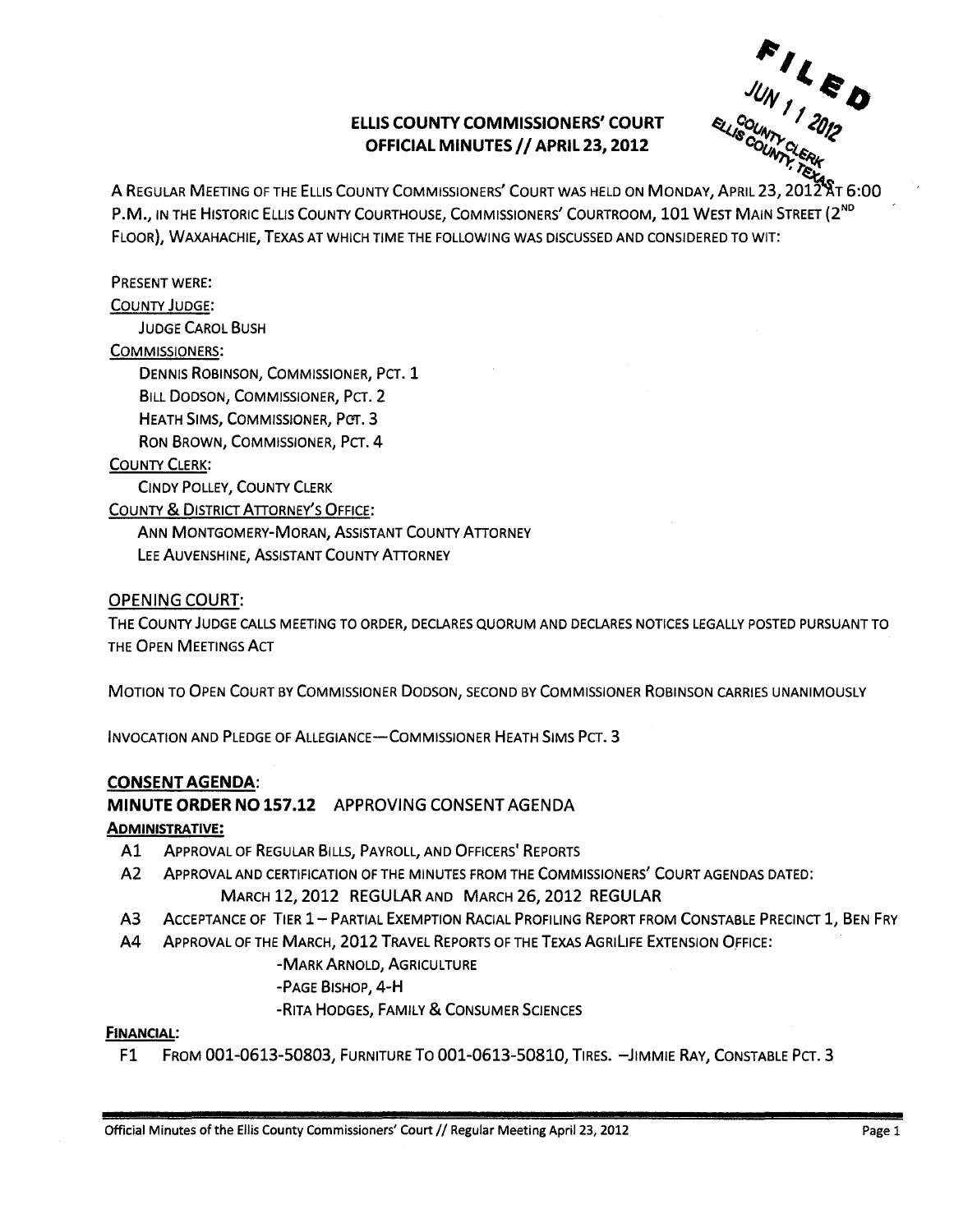- F2 FROM 003-0601-30302, RB1 FUND BALANCE To 003-0601-50807, RB1, GEN. MIsc.; 003-0601-50915, RB1, ASPHALT. - DENNIS ROBINSON, ROAD AND BRIDGE 1, COMMISSIONER PCT. 1
- F3 FROM 009-0602-30302, FM1 FUND BALANCE To 009-0602-50807, FM1 GEN. Mlsc; 009 0602-50908, FM1 LUMBER; 009-0602-50910, FM1 GAS; 009-0602-50911, FM1 GRAVEL; 009-0602-50915, FM1 ASPHALT. - DENNIS ROBINSON, FARM TO MARKET 1, COMMISSIONER PCT. 1
- F4 ApPROVE REFUND OF OVERPAYMENT TO THE FOLLOWING ACCOUNTS FOR PAYMENT IN ERROR:

| REFUND TO BE ISSUED TO:       | <b>ACCOUNT</b> | <b>AMOUNT DUE</b> |
|-------------------------------|----------------|-------------------|
| <b>GMAC MORTGAGE</b>          | 149093         | \$3,287.48        |
| <b>BANK OF AMERICA</b>        | 200230         | \$2,142.10        |
| <b>GATEWAY MORTGAGE GROUP</b> | 218371         | \$2,993.09        |
| <b>GMAC MORTGAGE</b>          | 235332         | \$3,109.15        |

MOTION BY COMMISSIONER BROWN, SECOND BY COMMISSIONER DODSON TO APPROVE CONSENT AGENDA CARRIES UNANIMOUSLY

## DEPARTMENT OF COUNTY DEVELOPMENT

JUDY ARMSTRONG, DIRECTOR DEPARTMENT OF DEVELOPMENT

MINUTE ORDER NO 158.12 CLOSING A PORTION OF THE ROAD - HIGHVIEW DRIVE, LOCATED IN SUNRISE VILLAGE, LEROY CASTILLO, PCT. 2

MOTION BY COMMISSIONER ROBINSON, SECOND BY COMMISSIONER DODSON CARRIES UNANIMOUSLY

## PURCHASING

CONSIDERATION AND ACTION REGARDING THE FOLLOWING PRESENTED BY ALiSHA WICKENS, PURCHASING AGENT:

MINUTE ORDER NO 159.12 AWARDING BID # 2012-007 AND AUTHORIZING THE COUNTY JUDGE TO ENTER INTO A CONTRACT WITH LONE STAR AGGREGATES FOR PURCHASE OF LIMESTONE FLEX BASE MATERIAL, TYPE A, GRADE 4 - DELIVERED THROUGHOUT ELLIS AT FOR \$8.55 PER TON (SITE AT RICHLAND TEXAS)

MOTION BY COMMISSIONER DODSON, SECOND BY COMMISSIONER ROBINSON CARRIES UNANIMOUSLY

## ADMINISTRATIVE:

MINUTE ORDER NO 160.12 APPROVING A PROCLAMATION SUPPORTING THE COMMUNITY'S EFFORTS IN IMPLEMENTING PROGRAMS AND SERVICES TO ASSIST THE INNOCENT VICTIMS OF VIOLENT CRIME (CAROL BUSH, COUNTY JUDGE)

MOTION BY COMMISSIONER BROWN, SECOND BY COMMISSIONER DODSON CARRIES UNANIMOUSLY

MINUTE ORDER NO 161.12 APPROVING THE EXECUTION OF ALL NECESSARY DOCUMENTS AUTHORIZING THE ELLIS COUNTY TAX ASSESSOR COLLECTOR TO ENTER INTO AN AGREEMENT WITH TRSOLUTIONS, LLC, FOR THE INSTALLATION AND USE OF THE TRSOLUTIONS PROGRAM FOR THE TITLING AND REGISTRATION OF MOTOR VEHICLES PURSUANT TO CHAPTER 502 OF THE TEXAS TRANSPORTATION CODE AT NO COST TO ELLIS COUNTY

(JOHN BRIDGES, TAX ASSESSOR & COLLECTOR)

MOTION BY COMMISSIONER DODSON, SECOND BY COMMISSIONER ROBINSON CARRIES UNANIMOUSLY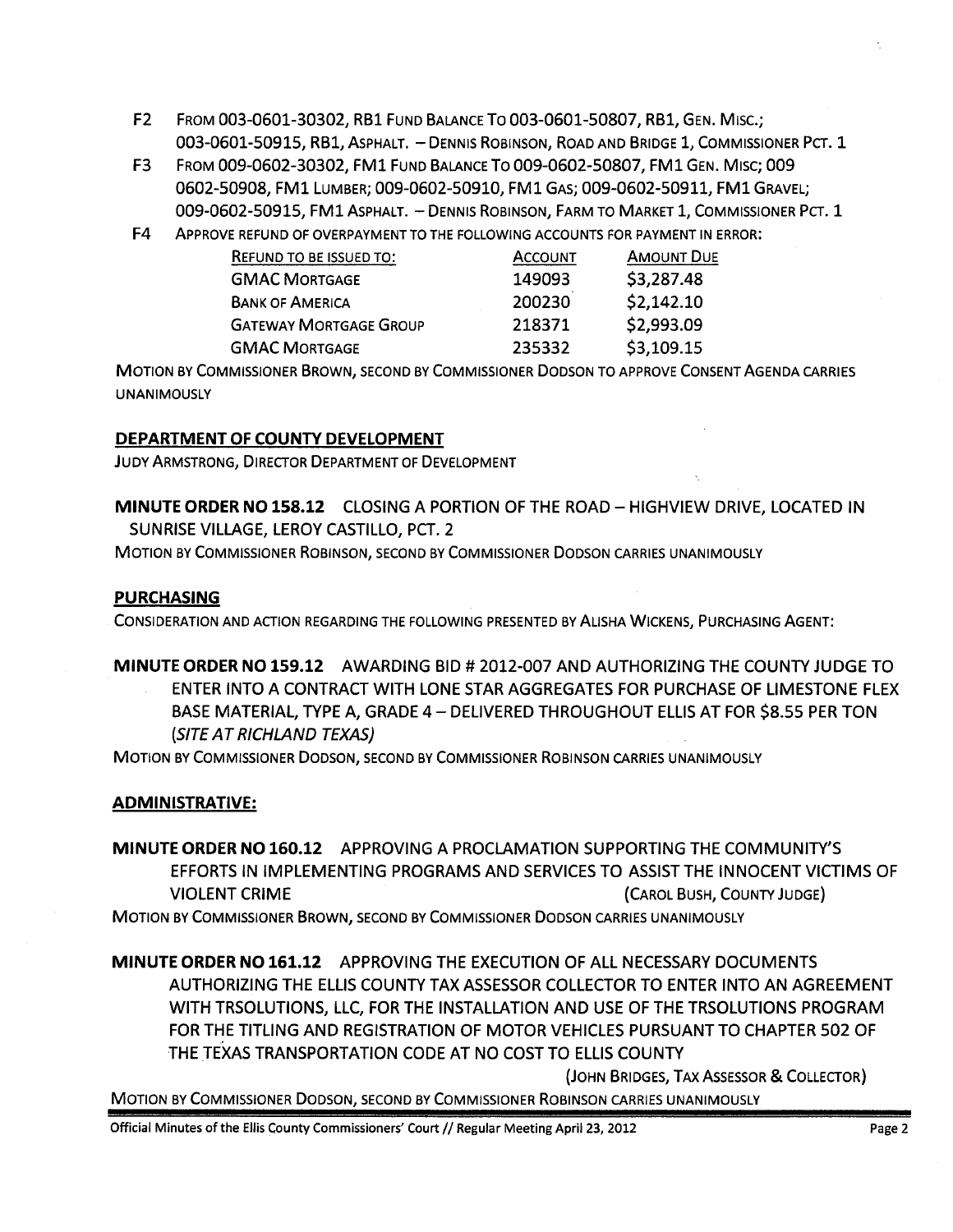MINUTE ORDER NO 162.12 APPROVING A REQUEST FOR REIMBURSEMENT TO CHIEF DEPUTY CONSTABLE KENNETH SINGLETON IN THE AMOUNT OF \$2,720 FOR UNIFORM ALLOWANCE (MIKE JONES, CONSTABLE PCT. 4)

MOTION BY COMMISSIONER SIMS, SECOND BY COMMISSIONER ROBINSON CARRIES UNANIMOUSLY

AGENDA ITEMS: 4.4, 4.5,4.6 AND 4.7: CONSTABLE TERRY NAY, PCT 2 AND CHRIS CLAUSE FROM COG PRESENTED THE FOLLOWING PROPOSAL WITH REGARD TO FUNDS FROM PARKER AND ROCKWALL COUNTIES RELATED TO THE EMISSIONS ENFORCEMENT PROGRAM. NEITHER PARKER NOR ROCKWALL COUNTIES HAVE AN ACTIVE ENFORCEMENT PROGRAM AND WOULD LIKE TO DESIGNATE GRANT FUNDS ALLOTTED THEIR COUNTIES TO ELLIS COUNTY AS WE HAVE AN ACTIVE PROGRAM (MINUTE ORDERS 163.12, 164.12, 165.12 AND 166.12)

- MINUTE ORDER NO 163.12 APPROVING AN AMENDED PROJECT PROPOSAL RELATED TO THE ELLIS COUNTY EMISSIONS ENFORCEMENT PROGRAM FY2012/13 BY ACCEPTING TEXAS COMMISSION ON ENVIRONMENTAL QUALITY, LOCAL INITIATIVES PROJECTS' FUNDS FROM PARKER COUNTY (\$41,790)
- MINUTE ORDER NO 164.12 APPROVING AN AMENDED PROJECT PROPOSAL RELATED TO THE ELLIS COUNTY EMISSIONS ENFORCEMENT PROGRAM FY2012/13 BY ACCEPTING TEXAS COMMISSION ON ENVIRONMENTAL QUALITY, LOCAL INITIATIVES PROJECTS' FUNDS FROM ROCKWALL COUNTY (\$54,808)
- MINUTE ORDER NO 165.12 APPROVING AN INTERLOCAL AGREEMENT BETWEEN PARKER COUNTY AND ELLIS COUNTY TO COORDINATE AND EXECUTE LAW ENFORCEMENT OPERATioNS TARGETING FRAUDULENT OR IMPROPER MOTOR VEHICLE INSPECTIONS

MINUTE ORDER NO 166.12 APPROVING AN INTERLOCAL AGREEMENT BETWEEN ROCKWALL COUNTY AND ELLIS COUNTY TO COORDINATE AND EXECUTE LAW ENFORCEMENT OPERATIONS TARGETING FRAUDULENT OR IMPROPER MOTOR VEHICLE INSPECTIONS

MOTION BY COMMISSIONER BROWN, SECOND BY COMMISSIONER SIMS TO APPROVE *MINUTE ORDER NO 163.12-166.12*   $(4.4-4.7)$  CARRIES UNANIMOUSLY

MINUTE ORDER NO 167.12 ACCEPTING A LETTER FROM AEROWAVE TECHNOLOGIES THAT RESCINDS THE ADDED VALUE SERVICE AGREEMENT BETWEEN AEROWAVE AND ELLIS COUNTY SHERIFF'S DEPARTMENT, DATED APRIL 25,2011, PREVIOUSLY APPROVED IN MINUTE ORDER NO. 181.11 (CHUCK LAUBACH, SHERIFF'S OFFICE)

MOTION TO TERMINATE CONTRACT WITH AEROWAVE BY COMMISSIONER ROBINSON, SECOND BY COMMISSIONER SIMS CARRIES UNANIMOUSLY

MINUTE ORDER NO 168.12 ENTERING INTO A MEMORANDUM OF UNDERSTANDING BETWEEN ELLIS COUNTY AND THE TARRANT COUNTY HOSPITAL DISTRICT FOR THE CREATION OF A REGIONAL HEALTH PARTNERSHIP, AS REQUIRED BY THE TEXAS DEPARTMENT OF HEALTH AND HUMAN SERVICES AND TEXAS MEDICAID 1115 WAIVER (CAROL BUSH, COUNTY JUDGE) MOTION BY COMMISSIONER SIMS, SECOND BY COMISSIONER DODSON CARRIES UNANIMOUSLY

4.10 **UPDATE AND DISCUSSION** OF NARROW BANDING ELLIS COUNTY PUBLIC COMMUNICATIONS. KATHY ERIKSEN, PROJECTS COORDINATOR